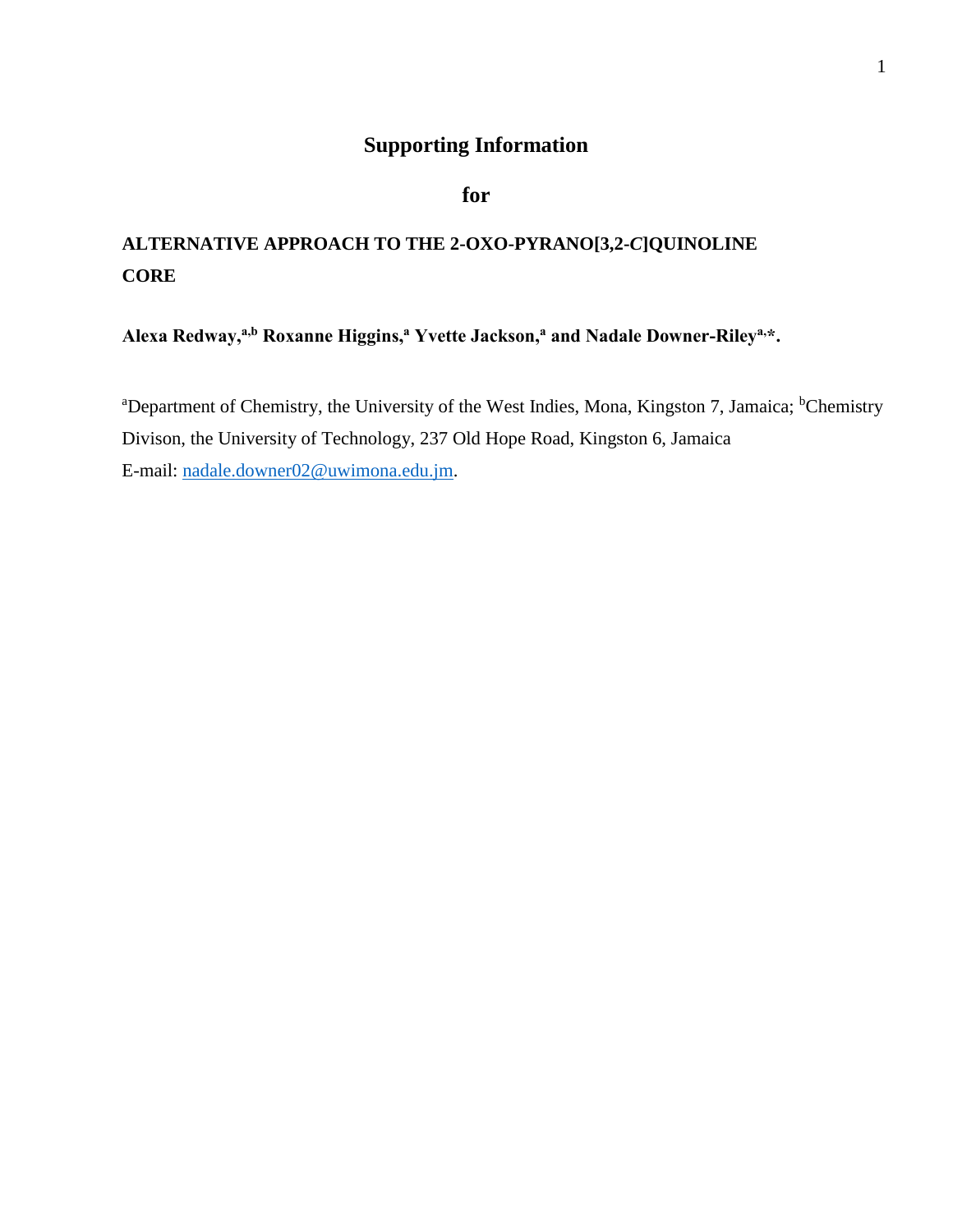## **Table of Contents**

| 1. | Single crystals experimental for 9-Methoxy-5-methyl-2H-pyrano $[3,2-c]$ quinoline-2-one $(13b)$        | S <sub>3</sub> |
|----|--------------------------------------------------------------------------------------------------------|----------------|
| 2. | Synthesis and deacylation of selected N-acylTHQs                                                       | S <sub>4</sub> |
|    | 2.1. General method for reducing and acetylating quinolines.                                           | S <sub>5</sub> |
|    | 2.2. Synthesis of 1-Acetyl-1,2,3,4-tetrahydroquinoline-2-carboxylic acid (21e)                         | S <sub>5</sub> |
|    | 2.3. Synthesis of 1-acetyl-N-(2-bromophenyl)-1,2,3,4-tetrahydroquinoline-2-carboxamide (21d)           | S <sub>5</sub> |
|    | 2.4. General procedure for oxidation of <i>N</i> -acyltetrahydroquinolines using chromium hexacarbonyl | S <sub>6</sub> |
|    | 2.5 Synthesis of acetyl-2-methyl-4-oxo-1,2,3,4-tetrahydroquinoline (23b).                              | S7             |
|    | 2.6 General procedure for deacylation reaction.                                                        | S7             |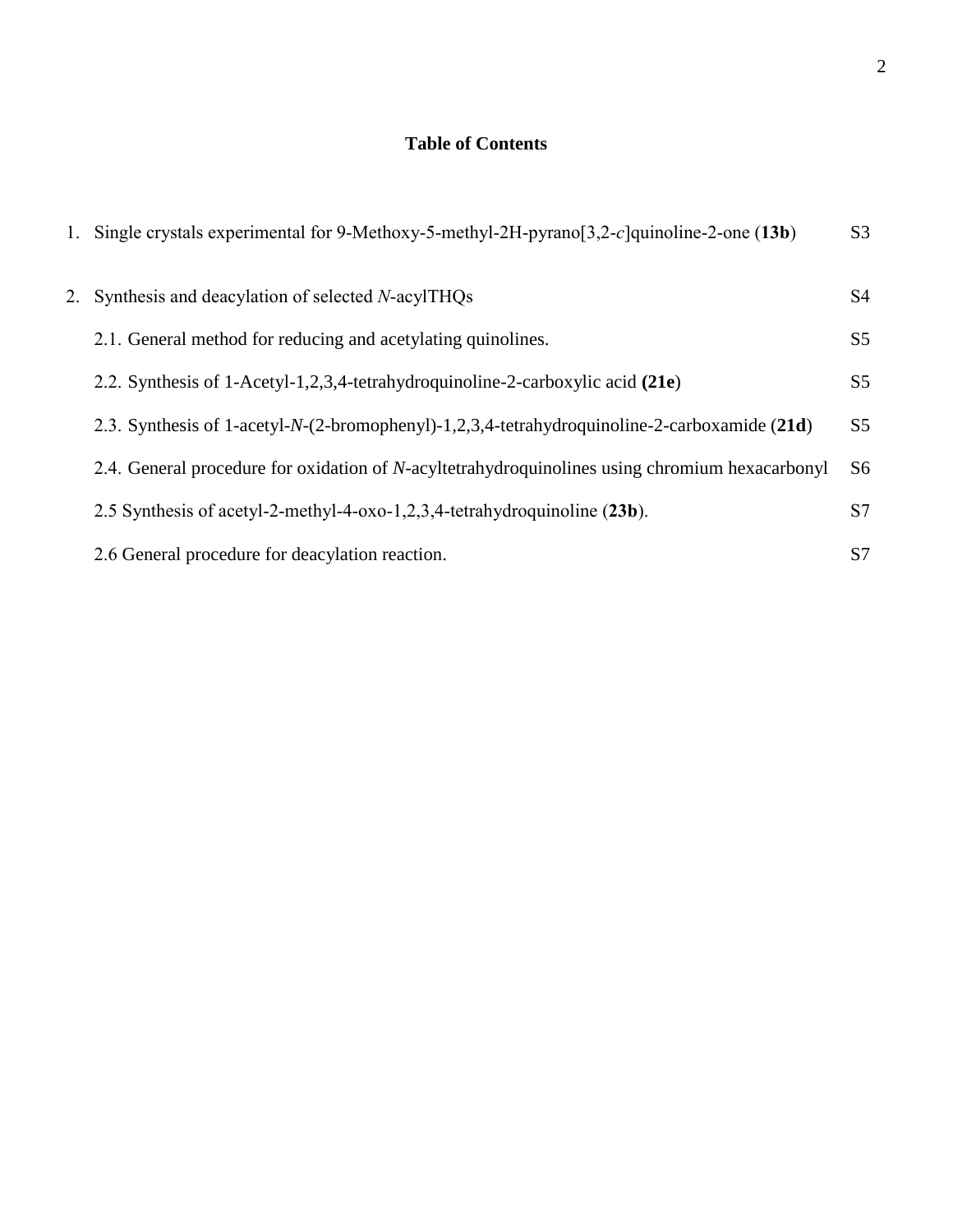#### **1. Single crystals experimental for 9-Methoxy-5-methyl-2H-pyrano[3,2-***c***]quinoline-2-one (13b).**

Single crystals were coated with a trace of Fomblin oil and quickly transferred to the goniometer head of a Bruker Quest diffractometer with kappa geometry, an I-μ-S microsource X-ray tube, laterally graded multilayer (Goebel) mirror single crystal for monochromatization, a Photon-III C14 area detector and an Oxford Cryosystems low temperature device. Examination and data collection were performed with Cu K $\alpha$ radiation ( $\lambda = 1.54178$  Å) at 150 K. Data were collected, reflections were indexed and processed, and the files scaled and corrected for absorption using APEX.<sup>1</sup> The space groups were assigned and the structures were solved by direct methods using XPREP within the SHELXTL suite of programs<sup>2</sup> and refined by full matrix least squares against  $F^2$  with all reflections using Shelxl2018<sup>3</sup> using the graphical interface Shelxle<sup>4</sup> H atoms were positioned geometrically and constrained to ride on their parent atoms. C-H bond distances were constrained to 0.95 Å for aromatic and alkene C-H moieties, and to 0.98 Å for CH<sub>3</sub> moieties, respectively. Methyl CH<sub>3</sub> were allowed to rotate but not to tip to best fit the experimental electron density. U<sub>iso</sub>(H) values were set to a multiple of  $U_{eq}(C)$  with 1.5 for CH<sub>3</sub> and 1.2 for C-H units, respectively.

Both symmetry independent molecules exhibit whole molecule disorder, with molecules being disordered by a pseudo-mirror operation perpendicular to the b-axis. Major and minor disordered moieties were each restrained to have similar geometries (SAME command of Shelxl). U<sup>ij</sup> components of ADPs for disordered atoms closer to each other than 2.0 Å were restrained to be similar (SIMU 0.01 command of Shelxl). For some atoms that overlap with their symmetry created counterparts  $U^{ij}$  components of ADPs were restrained to be similar for these pairs of atoms (despite original atoms being further than 2 Å apart). Subject to these conditions the occupancy ratio refined to 0.854(5) to 0.146(5) for the A and C moieties, and to 0.869(5) to 0.131(5) for the B and D moieties.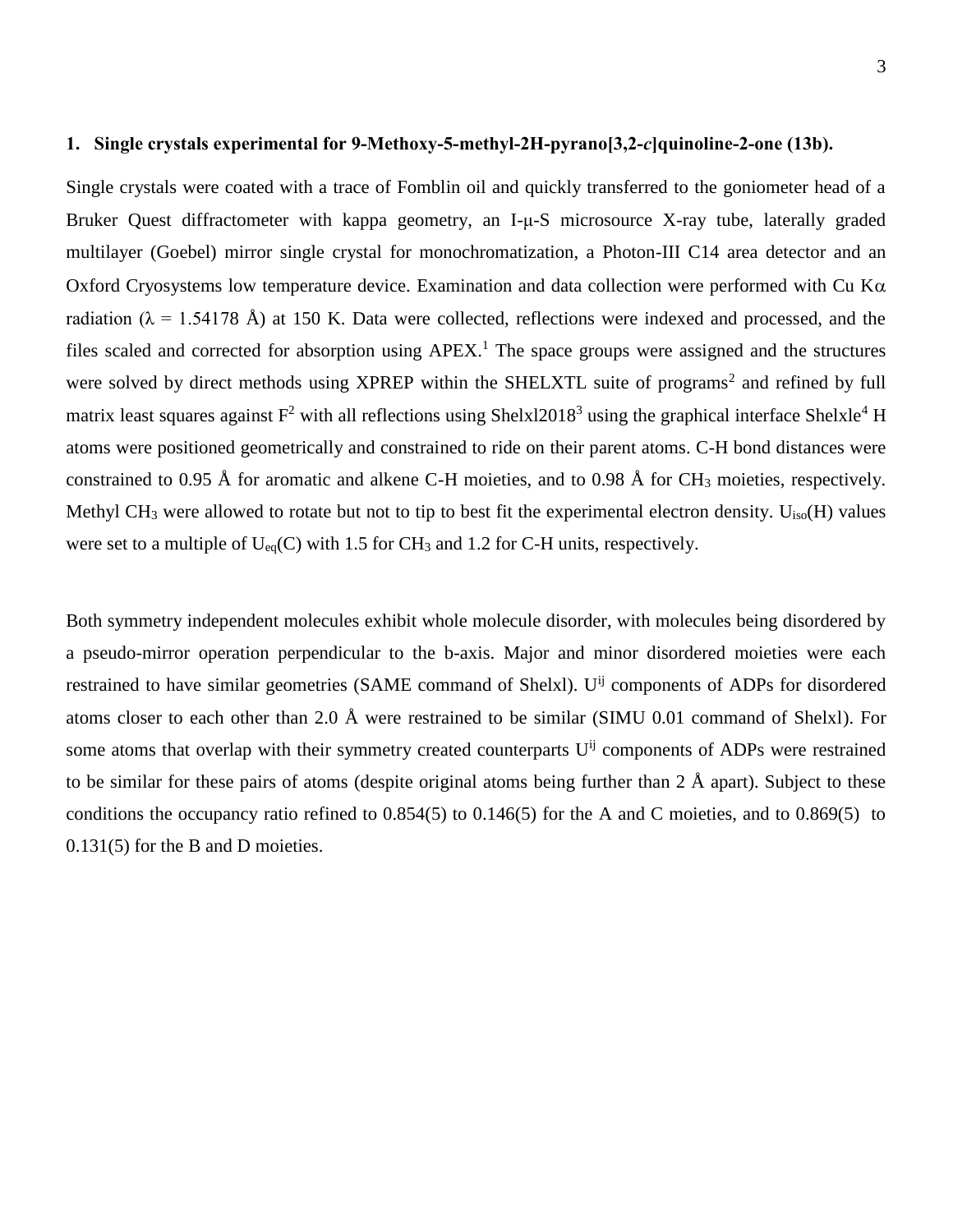#### **2. Synthesis and deacylation of selected** *N***-acylTHQs**

In our group, it was observed that deacylation of 4-oxo-*N*-acylTHQs under mild conditions  $(K_2CO_3, MeOH)$ occurs more readily than their *N*-acylTHQ counterparts. As shown in Scheme 4, the deacylation of the 4-oxo-*N*-acylTHQs 23a, b and d using K<sub>2</sub>CO<sub>3</sub> in MeOH occurred in a short time with good yield (70-95%).



**Scheme 4.** Deacylation of *N*-acylTHQs

In contrast, compounds **21a**, **21b** and **21e** were unreactive under these conditions. It is believed that the presence of the 4-keto group weakens the *N*-acyl bond which makes the 4-oxo-*N*-acylTHQ more susceptible to hydrolysis.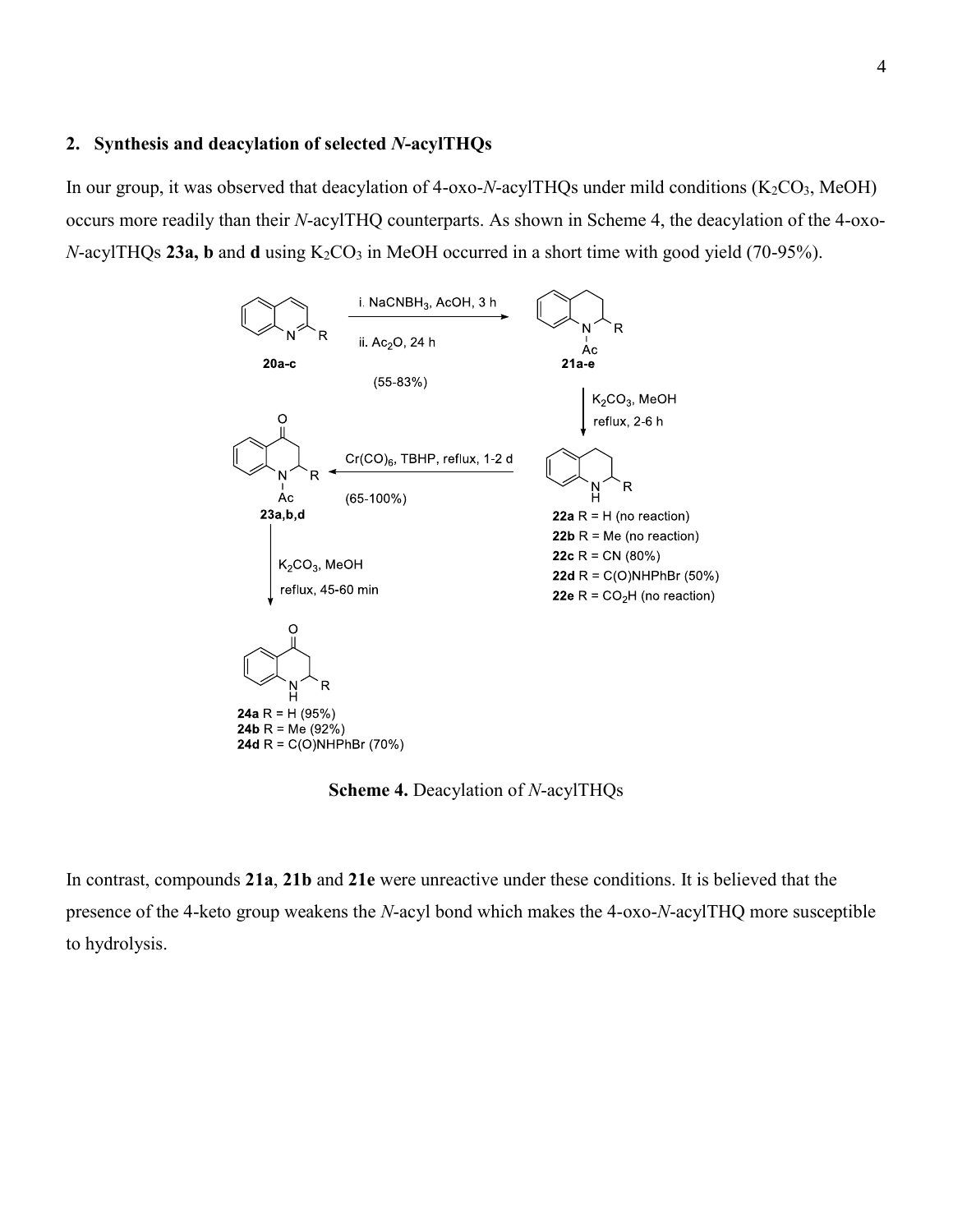#### **2.1 General method for reducing and acetylating quinolines.**

A solution of the quinoline (2.50 mmol) in glacial acetic acid was cooled to below 30 ˚C and sodium NaCNBH<sub>3</sub> (3.00 mmol) added in small portions. The mixture was then allowed to stir at room temperature for 3 h, neutralized with saturated aqueous sodium bicarbonate then extracted with diethyl ether  $(3 \times 15 \text{ mL})$ . The combined extract was dried over sodium sulfate then concentrated under reduced pressure. The crude product was treated with acetic anhydride (10 mL) and the resulting solution heated at  $90 - 100^{\circ}$ C for 4 h. After allowing the mixture to cool to room temperature it was diluted with water (50 mL) and solid sodium hydrogen carbonate was then added until no further evolution of carbon dioxide was observed. The mixture was then extracted with diethyl ether, and the organic extract dried over sodium sulfate then evaporated under vacuum. The crude product was purified by flash column chromatography (hexane:  $EtoAc - 3:1$ ) to give the product.

**1-Acetyl-1,2,3,4-tetrahydroquinoline (21a).**<sup>5</sup> Yield: (82%); yellow oil. <sup>1</sup>H NMR δ 1.94 (2H, m, H-3), 2.22 (3H, s, -Ac), 2.71 (2H, t, *J* = 6.5 Hz, H-4), 3.78 (2H, t, *J* = 6.5 Hz, H-2), 7.13 (4H, m, H-5,6,7,8). <sup>13</sup>C NMR: δ 23.1, 24.0, 26.8, 124.6, 125.1, 126.0, 128.4, 139.2, 170.2.

**1-Acetyl-2-methyl-1,2,3,4-tetrahydroquinoline (21b).** <sup>6</sup> Yield: (82%); yellow oil. <sup>1</sup>H NMR δ 1.35 (3H, m, -CH3), 1.94 (2H, m, H-3), 2.22 (3H, s, Ac), 2.71 (2H, t, *J* = 6.5, H-4), 3.78 (2H, t, *J* = 6.5 Hz, H-2), 7.13 (4H, m, H-5,8). <sup>13</sup>C NMR δ 23.1, 24.0, 26.8, 124.6, 125.1, 126.0, 128.4, 170.2.

**1-Acetyl-1,2,3,4-tetrahydroquinoline-2-carbonitrile (21c).**<sup>7</sup> Yield: (55%); brown oil. <sup>1</sup>H NMR δ 2.06 (1H, m, H-3a), 2.23 (3H, s, Ac), 2.45-2.71 (2H, m, H-4), 2.83 (1H, m, H-3b), 5.69 (1H, t, *J* = 7.4 Hz, 2-H), 7.24 (4H, m, 5,6,7,8-H). <sup>13</sup>C NMR δ 22.6, 25.2, 29.2, 42.1, 118.4, 125.3, 126.8, 127.2, 128.3, 132.8, 136.2, 169.8.

## **2.2 Synthesis of 1-Acetyl-1,2,3,4-tetrahydroquinoline-2-carboxylic acid (21d)** 8

Methyl 1-acetyl-1,2,3,4-tetrahydroquinoline-2-carboxylate (0.60 g, 2.54 mmol) was dissolved in methanol (15 mL) and potassium carbonate (2 molar equivalents) added. The mixture was heated at reflux for 2 h, concentrated under reduced pressure and the residue diluted with water (20 mL). The resulting solution was acidified with dilute HCl (5% v/v) until effervescence ceased, and extracted with EtOAc ( $3 \times 15$  mL). The combined organic layer was concentrated under reduced pressure to yield **21d** (0.55 g, 100%).

## **2.3 Synthesis of 1-acetyl-***N***-(2-bromophenyl)-1,2,3,4-tetrahydroquinoline-2-carboxamide (21e)** 9

1-Acetyl-1,2,3,4-tetrahydroquinoline-2-carboxylic acid (**21d**) (0.25 g, 1.14 mmol) was dissolved in dichloromethane (20.0 mL), and DCC (0.21 g, 1.20 mmol), DMAP (0.01 g, 0.1 mmol) and 2-bromoaniline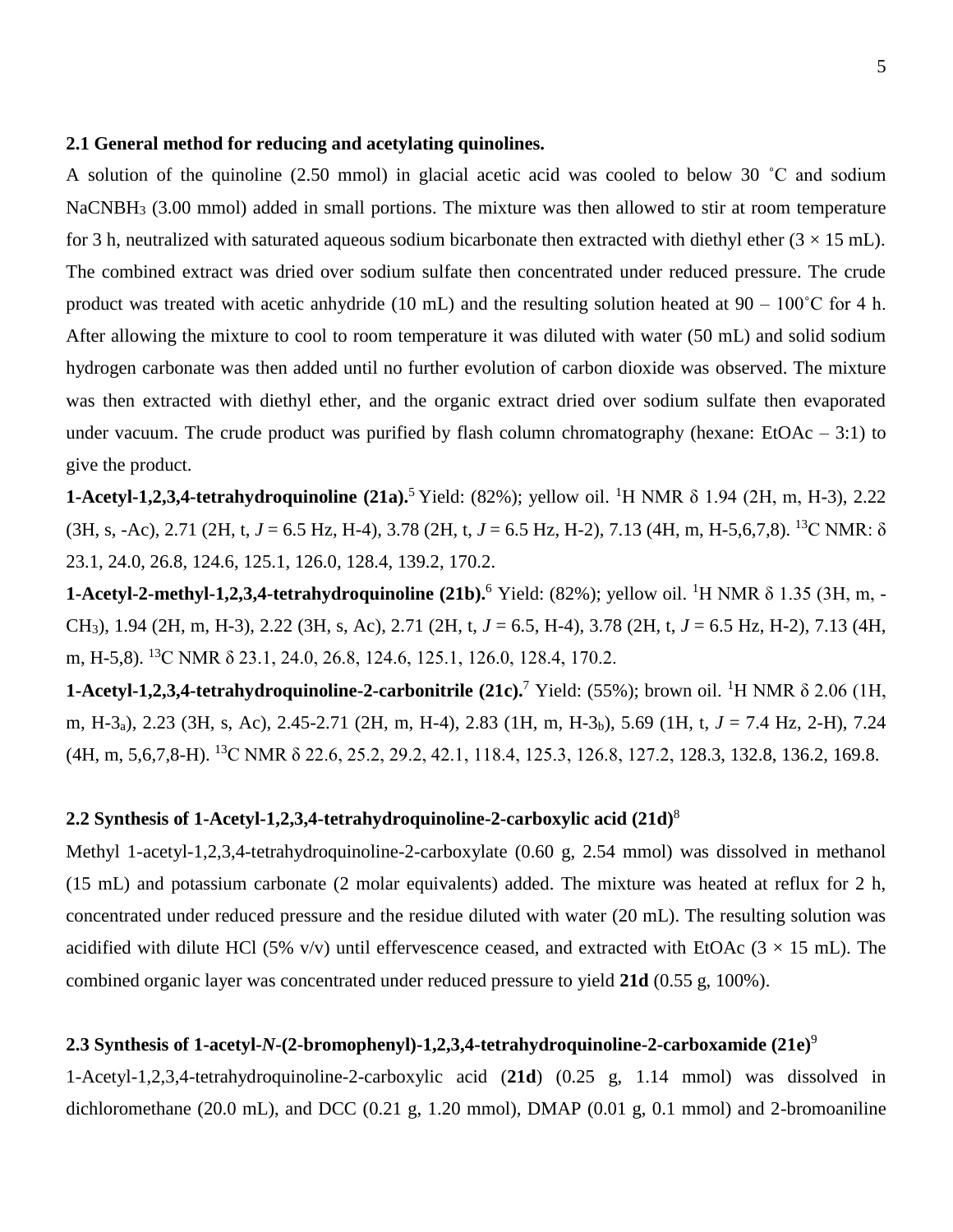(0.21 g, 1.20 mmol) added. The mixture was stirred at room temperature overnight. The mixture was concentrated and the crude product was purified using column chromatography (hexane: EtOAc, 3:1) to give **21e** as a viscous orange oil (0.29 g, 0.75 mmol, 66%). IR v<sub>max</sub> 1436, 1520, 1658, 1695 cm<sup>-1</sup>. <sup>1</sup>H NMR: δ 2.18 (4H, m, Ac, H-15<sub>a</sub>), 2.43 (2H, m, H-15<sub>b</sub>, H-14<sub>a</sub>), 2.77 (1H, m, H-14<sub>b</sub>), 5.40 (1H, t, *J* = 9.7 Hz, H-8), 6.92 (1H, t, *J* = 8.5 Hz, H-12) 7.20 (5H, m, H-2,3,4,11,13), 7.49 (1H, d, *J* = 7.2 Hz, H-1), 8.28 (1H, d, *J* = 8.5 Hz, H-10), 8.89 (1H, bs, NH). <sup>13</sup>C NMR δ 22.8, 26.0, 27.0, 56.9, 113.7, 122.1, 125.2, 125.6, 126.9, 127.8, 128.2, 132.3, 135.7, 137.0, 169.2, 171.9. With EDC as coupling agent (instead of DCC), yield is 80%.

#### **2.4 General Procedure for Oxidation of** *N***-Acyltetrahydroquinolines using Chromium Hexacarbonyl.**

*N*-acetyl-1,2,3,4-tetrahydroquinoline (0.540 mmol), chromium hexacarbonyl (0.6 mol. equiv.) and *tert*-butyl hydroperoxide (70 wt.% in water, 13 mL per g) were added to a round bottom flask containing MeCN (67 mL per g). The mixture was heated at reflux for 24 - 48 h, then cooled to room temperature, filtered and concentrated *in vacuo*. The residue was purified by column chromatography (hexane, EtOAc; 2:1 or 3:1).

**1-Acetyl-4-oxo-1,2,3,4-tetrahydroquinoline**  $(23a)$ **.**<sup>10</sup> Yield: 65%; brown viscous oil. <sup>1</sup>H NMR  $\delta$  2.35 (3H, s, Ac), 2.78 (2H, t, *J* = 7.2 Hz, H-3), 4.24 (2H, t, *J* = 7.2 Hz, H-2), 7.27 (1H, t, *J* = 9.7 Hz, H-6), 7.52 (2H, m, H-5,7), 7.98 (1H, d, *J* = 9.7 Hz, H-8). <sup>13</sup>C NMR δ 23.1, 39.4, 43.9, 124.1, 125.4, 126.0, 127.5, 134.0, 143.9, 169.3, 193.9.

**1-Acetyl-4-oxo-1,2,3,4-tetrahydroquinoline-2-carbonitrile (23c).** Yield: (50%), a white solid; mp 123- 124 °C. [Found: C, 67.64; H, 4.80; N, 13.14. C<sub>12</sub>H<sub>10</sub>N<sub>2</sub>O<sub>2</sub> requires C, 67.28; H, 4.70; N, 13.07%]. IR  $v_{\text{max}}$ 1487, 1666 cm<sup>-1</sup>; <sup>1</sup>H NMR δ 2.36 (3H, s, Ac), 3.08 (2H, m, H-3), 6.44 (1H, m, H-2), 7.39 (2H, m, H-5,6), 7.68 (1H, m, H-7), 8.08 (1H, d, *J* = 9.7 Hz, H-8). <sup>13</sup>C NMR δ 22.6, 42.2, 43.3, 116.9, 124.7, 125.4, 127.3, 128.3, 135.3, 140.5, 168.8, 189.5.

**1-Acetyl-***N***-(2-bromophenyl)-4-oxo-1,2,3,4-tetrahydroquinoline-2-carboxamide (23d).** Yield (50%); white solid, mp 181-182 °C. [Found: C, 55.88; H, 3.66; N, 7.20. C<sub>18</sub>H<sub>15</sub>N<sub>2</sub>O<sub>3</sub>Br requires C, 55.83; H, 3.90; N, 7.23%]. IR ν<sub>max</sub> 1477, 1598, 1666 cm<sup>-1</sup>; <sup>1</sup>H NMR δ 2.51 (3H, s, Ac), 2.99 (1H, dd, *J* = 16.9, 8.4 Hz, H-15<sub>a</sub>), 3.47 (1H, d, *J* = 16.9 Hz, H-15b), 6.03 (1H, d, *J* = 8.4 Hz, H-10), 6.92 (1H, t, *J* = 8.5 Hz, H-12) 7.28 (3H, m, H-2,3,13), 7.55 (2H, m, H-4,11), 8.04 (2H, m, H-1,8), 8.44 (1H, s, NH). <sup>13</sup>C NMR δ 23.1, 39.0, 56.0, 121.7, 124.0, 125.5, 126.5, 128.2, 128.4, 132.3, 134.5, 135.0, 140.3, 167.1, 171.4, 191.3.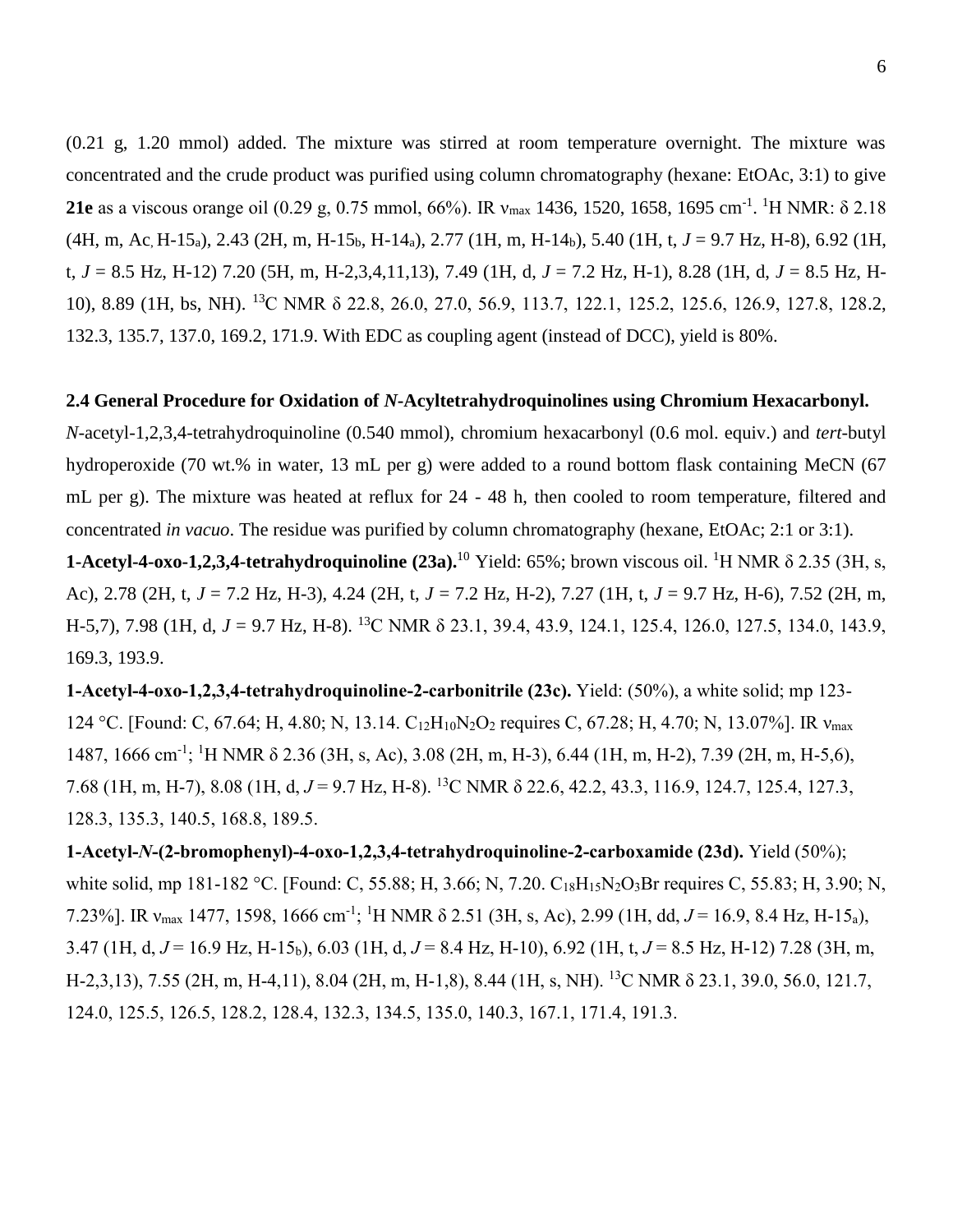#### **2.5 Synthesis of acetyl-2-methyl-4-oxo-1,2,3,4-tetrahydroquinoline (23b).**

Acyltetrahydroquinoline **21b** (0.10 g, 0.528 mmol) was dissolved in MeOH (5.0 mL) and  $K_2CO_3$  (0.15 g, 1.09 mmol) added. The mixture was heated at reflux for 3.5 h, filtered and washed with hot MeOH. The filtrate was then concentrated under reduced pressure, the residue diluted with water (5 mL), extracted with EtOAc  $(3 \times 10 \text{ mL})$ , and dried over sodium sulfate. Removal of the solvent under reduced pressure and purification by column chromatography (hexane: EtOAc – 3:1) gave *N*-acetyl-1,2,3,4-tetrahydroquinoline **22b** as an orange oil. The *N*-acetyl-1,2,3,4-tetrahydroquinoline (0.11 g, 0.540 mmol), chromium hexacarbonyl (0.13 g, 0.6 mmol) and *tert*-butyl hydroperoxide (70 wt.% in water, 1.3 mL) were added to a round bottom flask containing MeCN (6.7 mL). The mixture was heated at reflux for 24 h, then cooled to room temperature, filtered and concentrated *in vacuo*. The residue was purified by column chromatography (hexane, EtOAc; 2:1). Yield: 90%; white solid; mp 120-122 °C. [Found: C, 70.79; H, 6.63; N, 7.00.  $C_{12}H_{13}NO_2$  requires C, 70.92; H, 6.45; N, 6.89%]. IR  $v_{max}$  1483, 1600, 1652, 1677 cm<sup>-1</sup>; <sup>1</sup>H NMR  $\delta$  1.25 (3H, d, *J* = 8.4 Hz, -CH3), 2.34 (3H, s, Ac), 2.60 (1H, d, *J* = 15.7 Hz, H-3a), 3.02 (1H, dd, *J* = 15.7, 8.4 Hz, H-3b), 5.38 (1H, m, H-2) 7.29 (1H, t, *J* = 9.7 Hz, H-6), 7.38 (1H, m, H-5) , 7.57 (1H, t, *J* = 9.7 Hz, H-7), 8.02 (1H, d, *J* = 9.7 Hz, H-8). <sup>13</sup>C NMR δ 17.9, 23.5, 45.1, 48.5, 125.2, 125.4, 125.6, 127.3, 134.3, 141.3, 169.4, 193.5.

**2.6 General Procedure for Deacylation Reaction.** *N*-Acyltetrahydroquinoline (0.10 g) was dissolved in MeOH (5.0 mL) and  $K_2CO_3$  (2 molar equivalents) added. The mixture was heated at reflux, filtered and washed with hot MeOH. The filtrate was then concentrated under reduced pressure, the residue diluted with water (5 mL), extracted with EtOAc ( $3 \times 10$  mL), and dried over sodium sulfate. Removal of the solvent under reduced pressure and purification by column chromatography (hexane:  $EtoAc-3:1$ ) gave the product. **1,2,3,4-tetrahydroquinoline-2-carbonitrile (22c).**<sup>11</sup> Reaction time: 3 h; yield: (80%); viscous yellow oil. <sup>1</sup>H NMR δ 2.18 (2H, m, H-3a,4a), 2.76 (1H, m, H-4b), 3.08 (1H, m, H-3b), 4.12 (1H, bs, NH), 4.39 (1H, m, H-2), 6.51 (1H, d, *J* = 8.3, H-5), 6.73 (1H, m, H-7), 7.00 (2H, m, H-6,8). <sup>13</sup>C NMR δ 23.6, 25.2, 42.7, 115.1, 119.4, 120.0, 120.6, 127.3, 129.5, 140.7.

**4-Oxo-1,2,3,4-tetrahydroquinoline (24a).** Reaction time: 1 h; yield: (95%); yellow solid; mp  $45 - 47^{\circ}C$ ,  $\left[$ lit<sup>12</sup> 42 - 44°C]. <sup>1</sup>H NMR  $\delta$  2.70 (2H, m, H-3), 3.58 (2H, m, H-2), 4.57 (1H, bs, NH), 6.69 (2H, m, H-6,8), 7.31 (1H, m, H-7), 7.84 (1H, d, *J* = 8.0 Hz, H-5). <sup>13</sup>C NMR δ 38.1, 42.2, 115.8, 117.9, 119.3, 127.6, 135.2, 152.1, 193.9.

**2-Methyl-4-oxo-1,2,3,4-tetrahydroquinoline** (24b). <sup>6</sup> Reaction time: 45 min; yield: (92%); brown oil. <sup>1</sup>H NMR δ 1.32 (3H, d, *J* = 6.3 Hz, CH3), 2.45 (1H, m, H-3a), 2.63 (1H, m, H-3b), 3.77 (1H, m, H-2), 4.38 (1H,